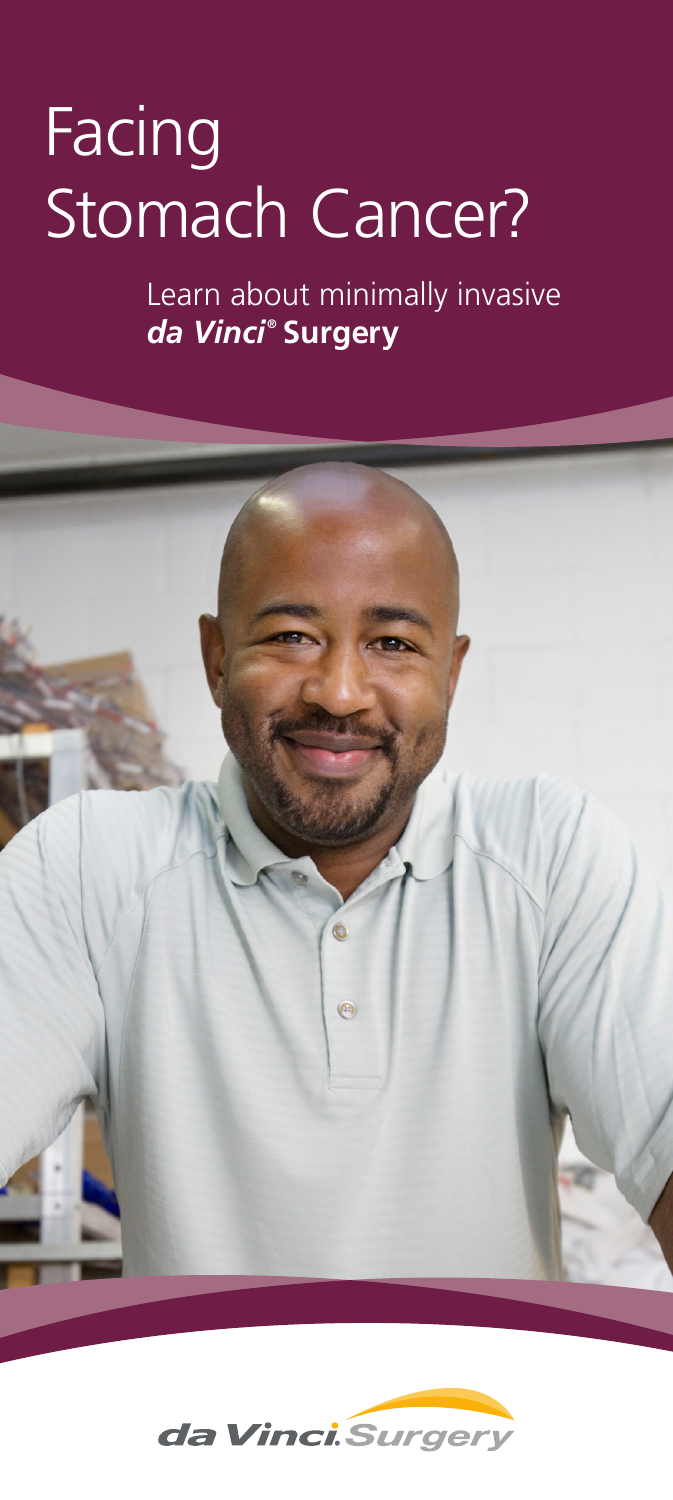# Surgery Options

Stomach cancer, also called gastric cancer, occurs when normal cells grow out of control and form a tumor in the stomach. If you've been diagnosed with stomach cancer, your doctor may recommend surgery, chemotherapy, and/or radiation therapy.

### **Surgery**

Surgery may be recommended to remove the tumor, lymph nodes and all or part of your stomach. The operation is called a gastrectomy. There are three common types of stomach cancer surgery:

**Endoscopic mucosal resection:** This is only done for certain early stage cancers. During surgery, the cancer is removed through an endoscope (long, flexible tube passed down the throat into the stomach).

**Subtotal gastrectomy:** This may be recommended if the cancer is in the lower or upper stomach. During surgery, part of the stomach and nearby lymph nodes are removed and, if needed, part of the esophagus or small intestine. The remaining section of your stomach is reattached.

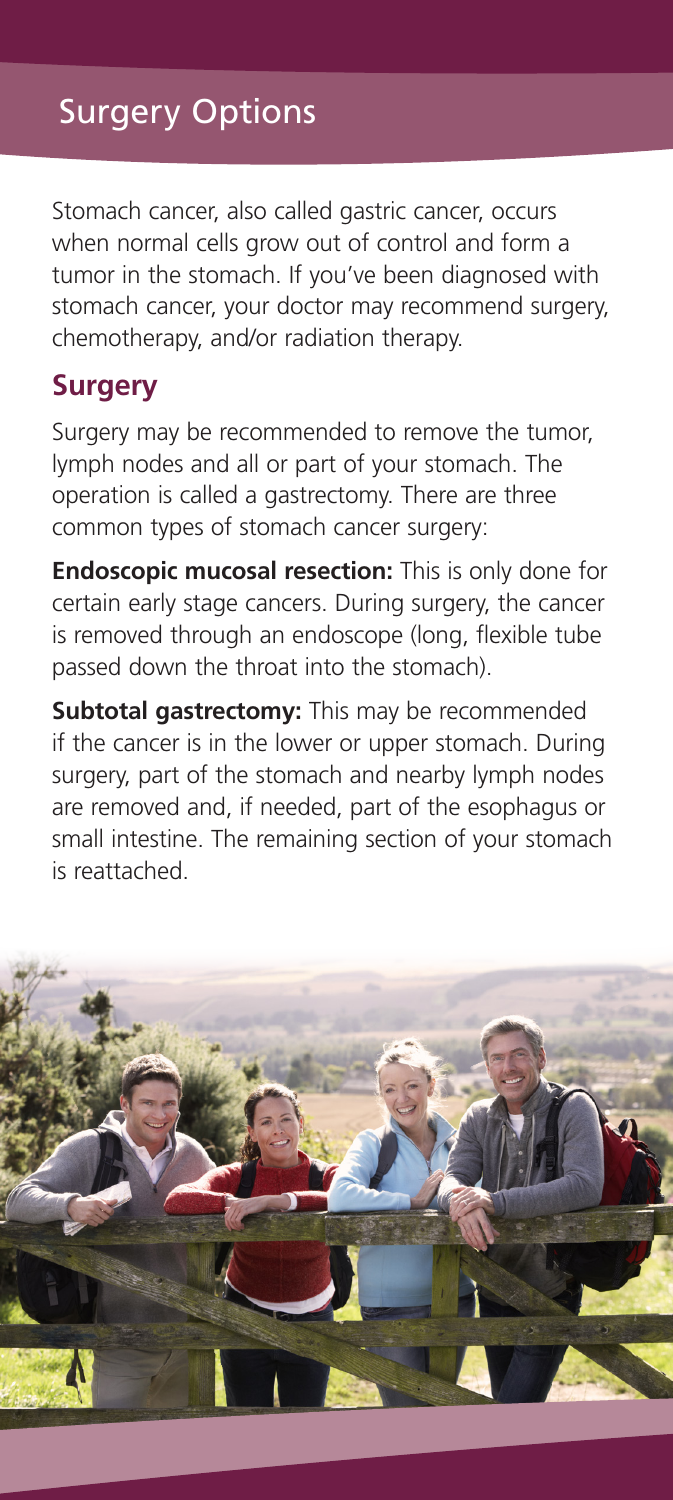**Total gastrectomy:** Your doctor may recommend a total gastrectomy if the cancer has spread throughout your stomach or near your esophagus. A total gastrectomy involves removing the entire stomach and nearby lymph nodes. Other organs may also be removed, depending on the cancer stage. If you have a total gastrectomy, your surgeon will make a new stomach out of intestinal tissue. This will make room for food to be stored before it moves down the intestinal tract.

### **Surgery Approaches**

Common surgery approaches are open surgery and minimally invasive surgery (laparoscopy), which includes *da Vinci* Surgery.

**Open Surgery:** A large incision is made in the abdomen which allows doctors to reach and touch your internal organs and tissues.

**Laparoscopy:** Laparoscopic surgery (also known as minimally invasive surgery) is done through a few small incisions using long, thin surgical instruments and a tiny camera that guides doctors as they operate.



Open Surgery Incision

*da Vinci* Surgery & Laparoscopy Incisions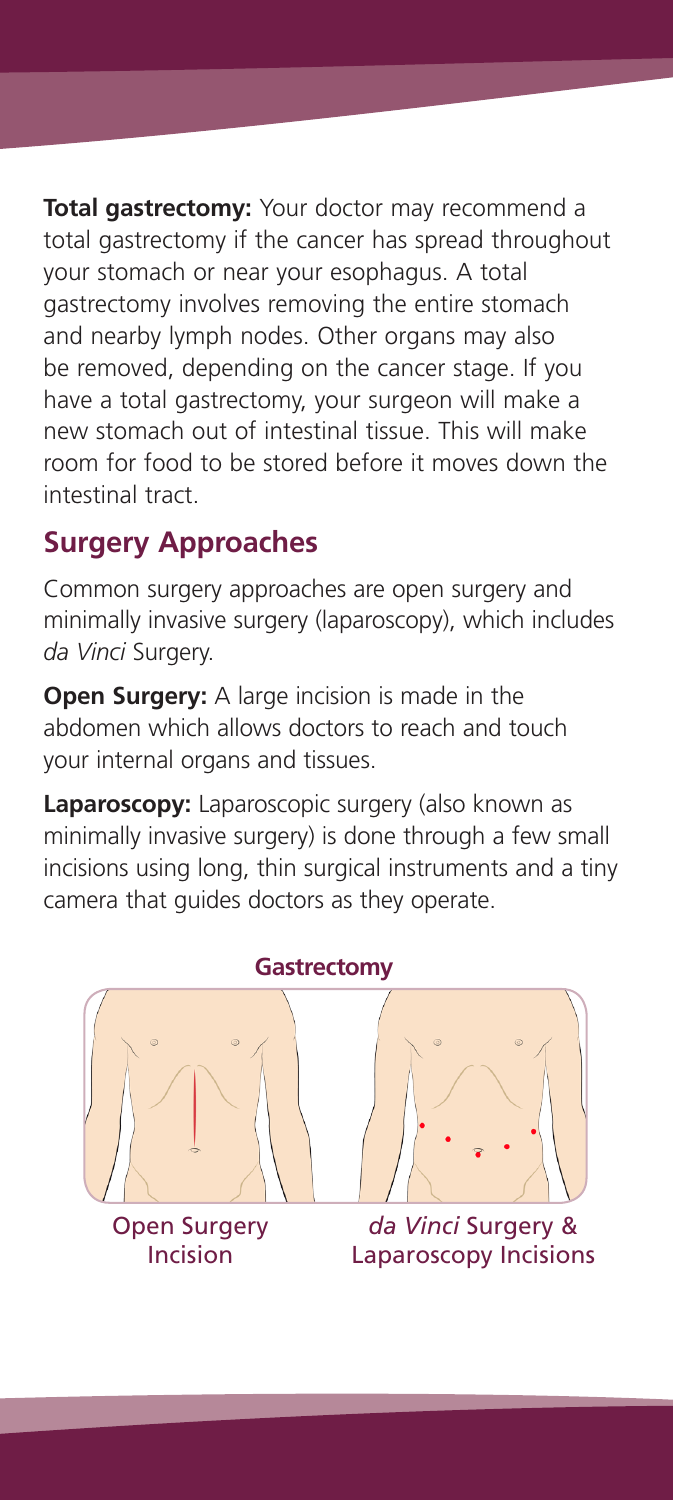# *da Vinci* **Surgery:** A Minimally Invasive Surgery Option

If your doctor suggests surgery for stomach cancer, ask about minimally invasive *da Vinci* Gastrectomy.

Using the *da Vinci* System, your surgeon makes a few small incisions - similar to traditional laparoscopy. The *da Vinci* System gives surgeons:

- A 3D HD view inside your body
- Tiny, wristed instruments that bend and rotate far greater than the human hand
- Enhanced vision, precision and control

Your doctor controls the *da Vinci* System, which translates his/her hand movements into smaller, precise movements of tiny instruments inside your body.

### **The** *da Vinci* **System has brought minimally invasive surgery to more than 3 million patients worldwide.**

If you are facing surgery, ask your doctor about the potential benefits of *da Vinci* Gastrectomy.

### **Risks & Considerations Related to Gastrectomy:**

Leaking from the stomach or where the stomach is reconnected to the bowel, narrowing at the spot where the stomach is reconnected to the bowel, difficulty swallowing, collapsed lung.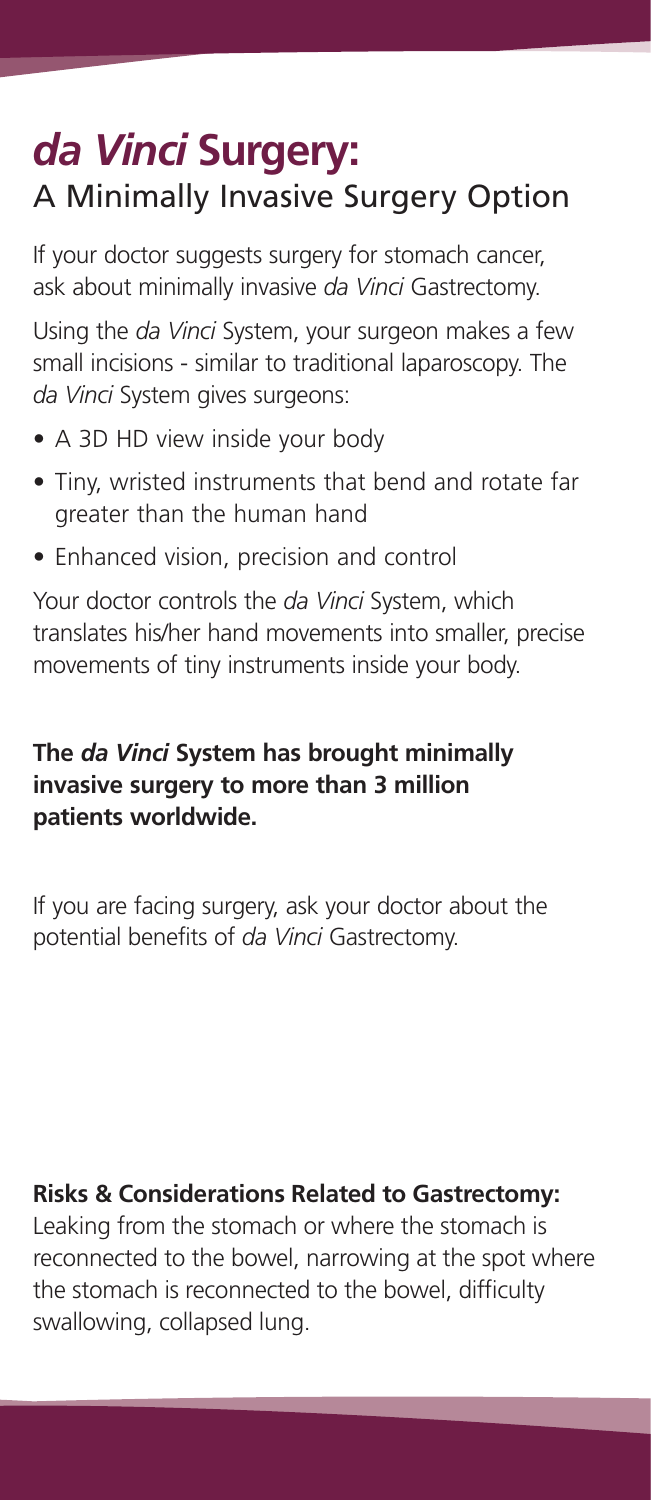#### **Important Information for Patients:**

Serious complications may occur in any surgery, including *da Vinci*® Surgery, up to and including death. Risks include, but are not limited to, injury to tissues and organs and conversion to other surgical techniques. If your doctor needs to convert the surgery to another surgical technique, this could result in a longer operative time, additional time under anesthesia, additional or larger incisions and/or increased complications. Individual surgical results may vary. Patients who are not candidates for non-robotic minimally invasive surgery are also not candidates for *da Vinci* Surgery. Patients should talk to their doctor to decide if *da Vinci* Surgery is right for them. Patients and doctors should review all available information on non-surgical and surgical options in order to make an informed decision. Please also refer to www.daVinciSurgery. com/Safety for Important Safety Information.

All people depicted unless otherwise noted are models. © 2016 Intuitive Surgical, Inc. All rights reserved. Product names are trademarks or registered trademarks of their respective holders. PN 1015817 Rev A 04/2016